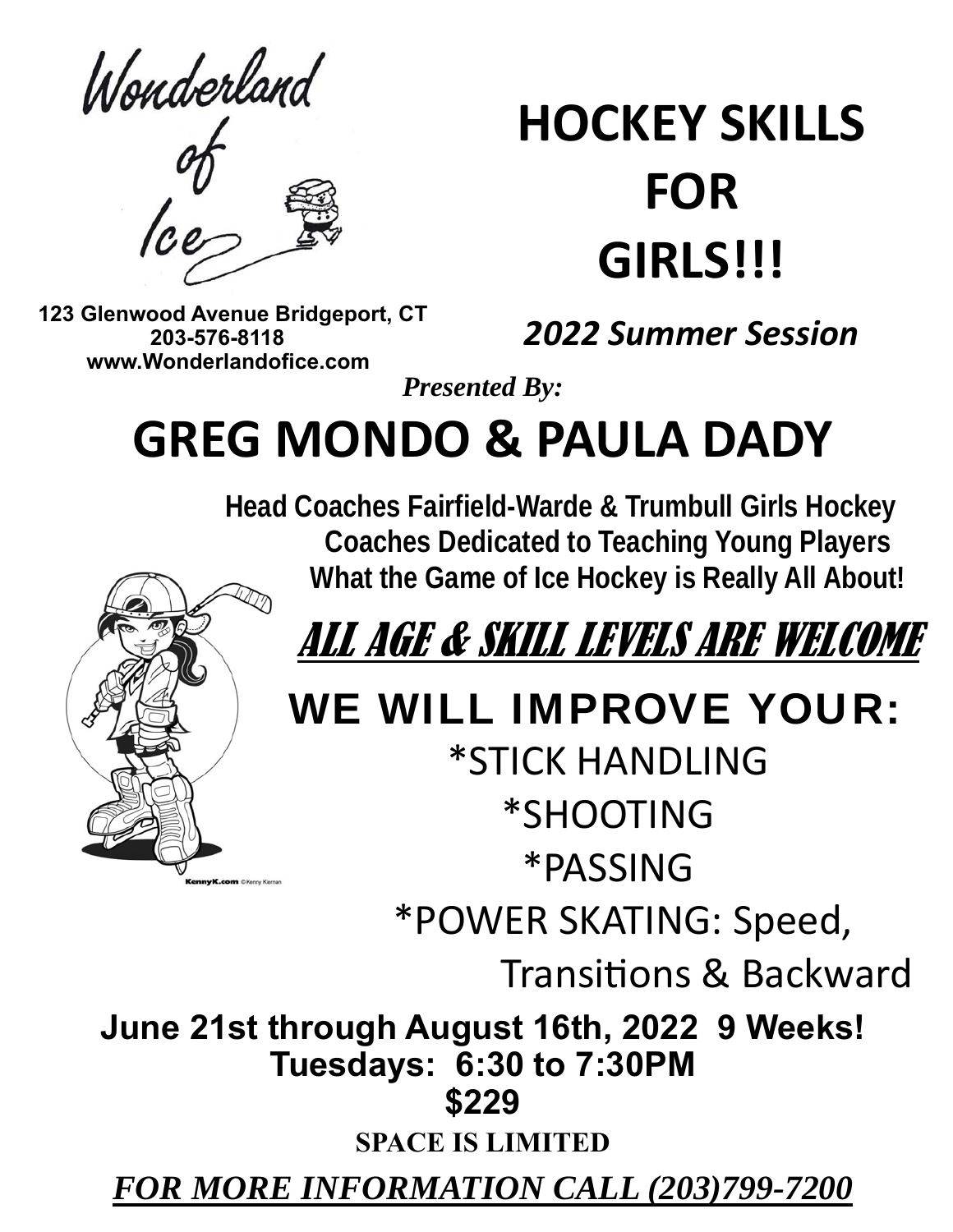## *Wonderland of Ice*Girls OnlySUMMER 2022 **Hockey Skills Clinic**

**NAME** 

**ADDRESS** 

**PHONE** DATE OF BIRTH

**EMERGENCY NAME & PHONE** 

**EMAIL ADDRESS** 

**PARENT'S NAMES** 

### **TOTAL COST \$229**

**\*ALL ACCOUNTS MUST BE PAID IN FULL WITH APPLICATION** 

**PLEASE MAKE CHECK PAYABLE AND MAIL TO: WONDERLAND OF ICE 123 GLENWOOD AVENUE BRIDGEPORT, CT 06610** 

**(203) 576-8118** 

### **RELEASE MUST BE SIGNED, OVER PLEASE**